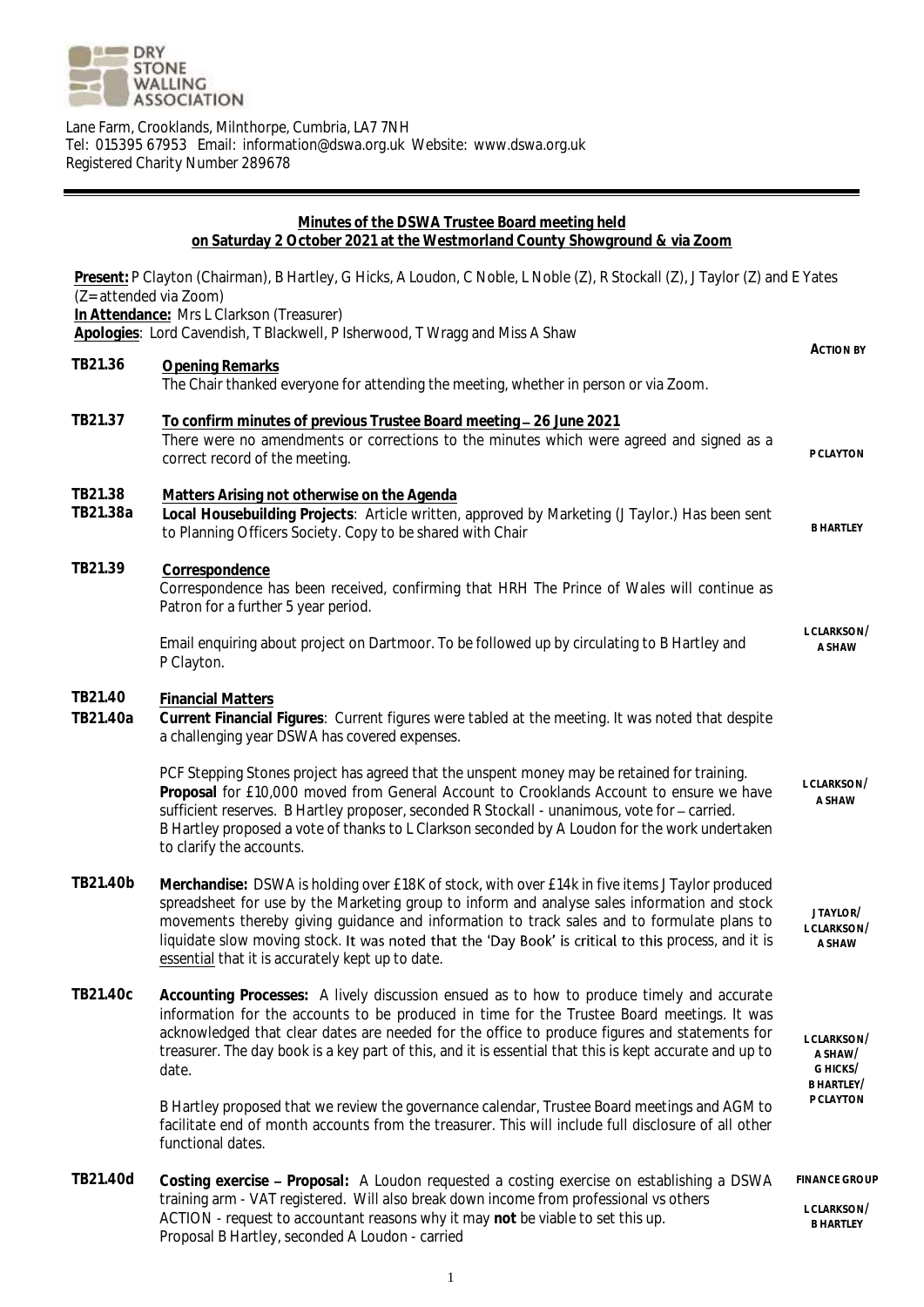| TB21.41             | Durham Legacy Update                                                                                                                                                                                                                                                                                                                                                                                                                                                                                                                                                                                                                                                                                                                                                                                                                                                                                     |                                             |
|---------------------|----------------------------------------------------------------------------------------------------------------------------------------------------------------------------------------------------------------------------------------------------------------------------------------------------------------------------------------------------------------------------------------------------------------------------------------------------------------------------------------------------------------------------------------------------------------------------------------------------------------------------------------------------------------------------------------------------------------------------------------------------------------------------------------------------------------------------------------------------------------------------------------------------------|---------------------------------------------|
|                     | Nothing to report. L Clarkson due to meet with Chief Exec of Friends of Stockton and Darlington<br>Railway to discuss how this may move forwards. A Loudon to accompany L Clarkson                                                                                                                                                                                                                                                                                                                                                                                                                                                                                                                                                                                                                                                                                                                       | L CLARKSON/<br>A LOUDON                     |
| TB21.42             | <b>Branch Updates from Trustees</b><br>W Yorks - Running courses. S Yorks less active B Hartley/P Clayton offered a visit<br>Ellwood - recent walling competition, a great success. Recognised that time for organisation is at<br>a premium due to work pressures.<br>Cotswold - no response to enquiries<br>Central Scotland - Back running courses/training and events. Started using training centre in Fife<br>Derbyshire- Running courses, practice weekends and have a couple of members who have<br>volunteered to support Trustees with specific work projects<br>Cumbria - Run a couple of courses<br>Northumbria - ongoing<br>Otley - Left money by local farmer so have built a 50m training wall. Have had 70 trainees<br>Lancashire running courses and attending shows<br>Mid-Lancs some trainees have joined Lancs Branch. P Clayton to get in touch with Mid-Lancs<br>Pennine - ongoing | P CLAYTON/<br><b>B HARTLEY</b><br>P CLAYTON |
| TB21.42a            | Improved Communication between Trustee Board and Branches:<br>9 Branches attended the Recent Zoom meeting. Notes will be produced by J Taylor and circulated<br>to DSWA Trustees & Branch officials. The main theme of discussion was around training courses<br>run by Branches. It was noted that there are a number of differences across the country.<br>(cost/numbers/expenses). It was unanimously agreed by those participating in the Zoom meeting,<br>that it was worthwhile and should be repeated. Suggestion to meet quarterly with an<br>agenda/topic. Dates to be arranged.                                                                                                                                                                                                                                                                                                                | JTAYLOR/<br>A SHAW                          |
| TB21.43<br>TB21.43a | Governance Issues<br>Trustee Liability: Request for Risk Assessment for trustee liability to be circulated to Trustees<br>ASAP and brought to next meeting with comments.                                                                                                                                                                                                                                                                                                                                                                                                                                                                                                                                                                                                                                                                                                                                | A SHAW                                      |
| TB21.43b            | Nomination of Trustees: Advert sent. Four trustees stepping down. A number of potential people<br>with relevant skills were identified.                                                                                                                                                                                                                                                                                                                                                                                                                                                                                                                                                                                                                                                                                                                                                                  | ALL                                         |
| TB21.43c            | AGM: 12th March 2022, with Trustee Board meeting afterwards.                                                                                                                                                                                                                                                                                                                                                                                                                                                                                                                                                                                                                                                                                                                                                                                                                                             |                                             |
| TB21.43d            | Members Weekend: Suggested date 20-21 May 2022 * to be confirmed.<br>Based at Crooklands on training field. Attendees to organise their own accommodation, possible<br>camping, food laid on, bar, music, walling. Involved rural hub.<br>Invite public in. DO NOT PUBLICISE YET.                                                                                                                                                                                                                                                                                                                                                                                                                                                                                                                                                                                                                        | <b>ALOUDON</b>                              |
| TB21.43e            | Dates for TB Meetings:<br>11 Dec 2021<br>12 March 2022<br>11 June 2022<br>11 <sup>th</sup> September 2022 * (Finance Group to clarify if this needs to be put back one week)                                                                                                                                                                                                                                                                                                                                                                                                                                                                                                                                                                                                                                                                                                                             | <b>FINANCE GROUP</b>                        |
| TB21.44             | DSWA 5-Year Plan/Business Plan<br>P Clayton has started with the updates, and to share with R Stockall.                                                                                                                                                                                                                                                                                                                                                                                                                                                                                                                                                                                                                                                                                                                                                                                                  | P CLAYTON/<br>R STOCKALL                    |
| TB21.45<br>TB21.45a | <b>DSWA Working Groups</b><br>Policies: Terms of Reference - Agreed                                                                                                                                                                                                                                                                                                                                                                                                                                                                                                                                                                                                                                                                                                                                                                                                                                      |                                             |
| TB21.45b            | Marketing: Terms of Reference and membership amended - agreed                                                                                                                                                                                                                                                                                                                                                                                                                                                                                                                                                                                                                                                                                                                                                                                                                                            |                                             |
| TB21.46<br>TB21.46a | Membership<br>Current Membership Figures: These were not available at the meeting but subsequent to the<br>meeting, the following membership figures were issued as at the end of September. A total of<br>1060 current members, including 792 open, 225 professional, 17 corporate and 22<br>junior/student/unemployed.                                                                                                                                                                                                                                                                                                                                                                                                                                                                                                                                                                                 | A SHAW                                      |
| TB21.47<br>TB21.47a | Craft Skills Group<br>Craft Skills Group Minutes: Attached to agenda for information.<br>E Yates - Taken over as manager of CCS.                                                                                                                                                                                                                                                                                                                                                                                                                                                                                                                                                                                                                                                                                                                                                                         |                                             |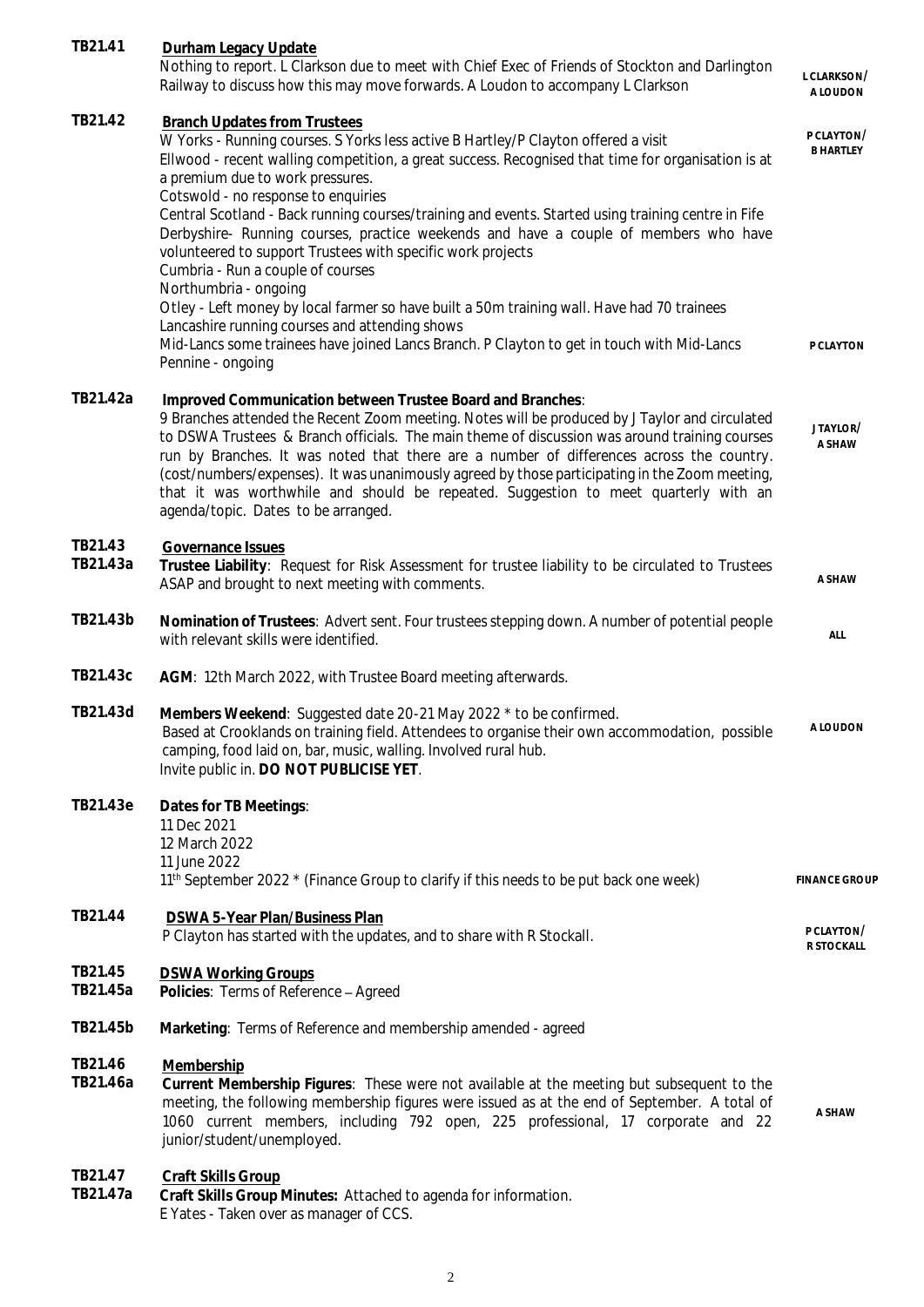| TB21.47b                        | IQA Update: Very successful audit by Lantra. Action points received and are in a process<br>New guidance issued to test centres to reinforce Health and Safety.<br>Some changes have been made to examiner/candidate ratio so that it will be managed more<br>effectively.                                                                                                                                                                                                  |                                                                                                                                                                          | <b>B HARTLEY/</b><br>E YATES/<br>A LOUDON/<br>A SHAW |
|---------------------------------|-----------------------------------------------------------------------------------------------------------------------------------------------------------------------------------------------------------------------------------------------------------------------------------------------------------------------------------------------------------------------------------------------------------------------------------------------------------------------------|--------------------------------------------------------------------------------------------------------------------------------------------------------------------------|------------------------------------------------------|
| TB21.48                         | Training & Education Update<br>Report attached to agenda. TEC highlighted the benefit to revenue of running bespoke courses                                                                                                                                                                                                                                                                                                                                                 |                                                                                                                                                                          |                                                      |
| TB21.48a                        | Rural Skills Hub: Carrie House appointed to post. Detail to be finalised and start date 1 Nov 2021<br>Carrie will not be office based It is anticipated that calls can be diverted directly to Carrie - B<br>Hartley to look at this. Carrie will need IT equipment. Line management will be by B Hartley.<br>Looking at an online booking system to capture all info needed and enable immediate payment                                                                   |                                                                                                                                                                          | B HARTLEY/<br>L CLARKSON                             |
| TB21.49<br>TB21.49a             | <b>Coordinator Reports</b><br>International: USA tests have finally happened                                                                                                                                                                                                                                                                                                                                                                                                |                                                                                                                                                                          |                                                      |
| TB21.49b                        | Pinnacle Awards: In future this needs to be acted on in a speedier manner. Trustees have<br>requested that the applications are sent to CSG directly. Therefore, in future these are to be<br>forwarded immediately on receipt by office.                                                                                                                                                                                                                                   |                                                                                                                                                                          | A SHAW                                               |
|                                 | Letter to be drafted to S Adcock, thanking him for his support over the years.<br>Proposal B Hartley, second A Loudon - carried                                                                                                                                                                                                                                                                                                                                             |                                                                                                                                                                          | P CLAYTON/<br>A SHAW                                 |
| TB21.50<br>TB21.50a<br>TB21.50b | <b>Any Other Business</b><br>DSWA Calendar: Now available<br>Wallathon 2022: Discussion postponed to a later date B Hartley to have conversation with<br>P Dolphin.                                                                                                                                                                                                                                                                                                         |                                                                                                                                                                          | <b>NOTED</b><br><b>B HARTLEY</b>                     |
| TB21.50c                        | Training Levy increase:<br>This was initiated as a fundraiser for the Association. A discussion was had about the fairest way<br>to do this given the difference in course fees and differences in discounts etc offered across the<br>country. It was proposed therefore, that a 10% levy will be applied to future branch training<br>courses Proposer - E Yates Seconder - P Clayton                                                                                     |                                                                                                                                                                          |                                                      |
|                                 | In addition, Branches will be informed that this additional increase will be going directly to help<br>fund a part time Training and Education Co-ordinator and that this will come into effect from April<br>2022 but will not be collected until November 2022.                                                                                                                                                                                                           |                                                                                                                                                                          | P CLAYTON/<br>A SHAW                                 |
| TB21.50d                        | List of Items Needing Funding: To create a list of Items/projects needing funding so that branches<br>who wish to make a transfer of any excess funds could identify an item/project against which their<br>transfer could be allocated. Ideas to be brought to next meeting                                                                                                                                                                                                |                                                                                                                                                                          | All                                                  |
| TB21.50e                        | Waller and Dyker: Feedback from the recent electronic Newsletter was very positive, with the<br>quality of images and the inclusion of the Branch 'Round-ups' being mentioned a number of times.<br>It is proposed that three electronic communications are produced a year with one annual hard<br>copy per year.<br>Suggested that we have one printed version before Christmas and from 2022 move to the new<br>proposal. Proposer B Hartley Seconder A Loudon - carried |                                                                                                                                                                          | A SHAW                                               |
|                                 | It was also noted and agreed that from next year, the annual printed version will be of a high<br>quality.                                                                                                                                                                                                                                                                                                                                                                  |                                                                                                                                                                          |                                                      |
| TB21.50f                        | Administration Hours: Following a discussion, the Chair is to arrange a meeting to discuss further<br>and report back to TB. The appraisal/supervision paperwork will be reviewed and revisited.                                                                                                                                                                                                                                                                            |                                                                                                                                                                          | P CLAYTON                                            |
| TB21.51a                        | <b>Hundred Club</b><br>Draws for the Hundred Club were made as follows:                                                                                                                                                                                                                                                                                                                                                                                                     |                                                                                                                                                                          | A SHAW                                               |
|                                 | <b>July 2021</b><br>2% Derbyshire Branch (15)<br>2% J Grant (54)<br>August 2021<br>September 2021 2% D Birley (143)<br>October 2021<br>2% J Anderson (3)<br>4% C Stephens (62)<br>Half yearly                                                                                                                                                                                                                                                                               | 1% G Edington (26) and D Findlay (47)<br>1% D Mitchell (162) and M Swift (29)<br>1% R Stockall (111) and D Haddrell (133)<br>1% J Grant (164) and Derbyshire Branch (11) |                                                      |

**TB21.51a Continuation of 100 club for 2022**: All agreed for this to continue